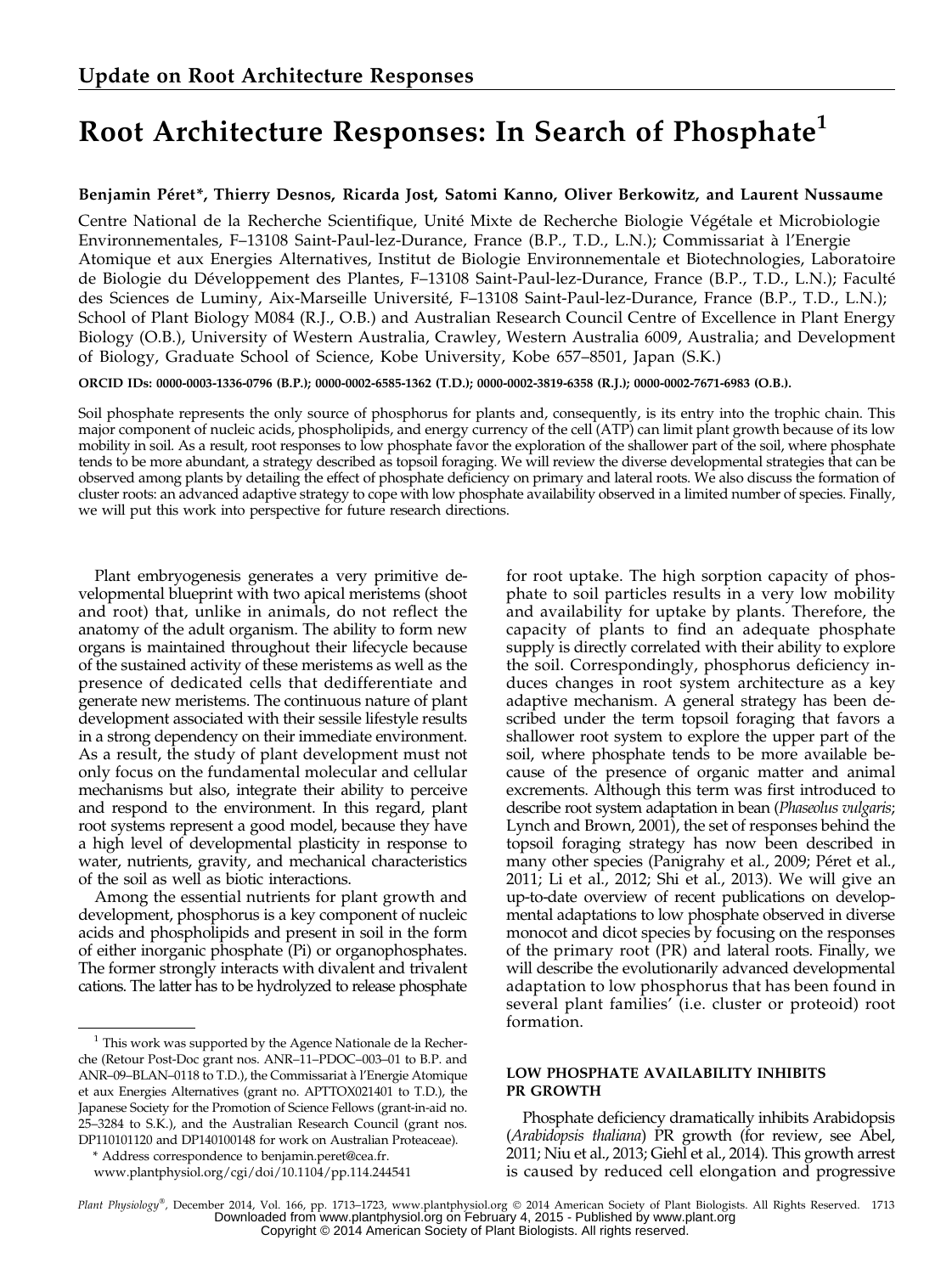cessation of cell proliferation in the root meristem that ultimately exhausts the PR stem cell niche (Fig. 1). Concomitantly, cells differentiate (e.g. root hair formation in epidermal cells) toward the root apex (Sánchez-Calderón et al., 2005). By comparing the effect of different nutrient deficiencies on root system architecture, Gruber et al. (2013) and Kellermeier et al. (2014) confirmed that Pi is one of the major factors controlling the PR length. Three major hypotheses have been suggested to explain the response of the PR to low Pi. First, one hypothesis relies on a reduction in metabolic activity, resulting in such an arrest. Second, some studies have reported that low phosphate leads to a higher availability of iron that could promote toxic effects responsible for the PR response. Third, the identification of several mutants with long PRs under low phosphate supply brings evidence for a determinant genetic control.

#### Reduced Root Growth Caused by Reduced Phosphate Metabolism

As a means to retrieve more Pi, plants concomitantly adopt two main strategies. First, they increase Pi recovery from organic phosphate by excreting ribonucleases, phosphatases, and carboxylates. Second, they improve phosphate uptake by increasing the affinity and capacity of its transport system. This is achieved by inducing the expression of a subset of plasma membrane phosphate transporters belonging to the PHOSPHATE TRANSPORTER1 (PHT1) family in Arabidopsis (Nussaume et al., 2011). As a result, mutants affected in genes belonging to either of these two classes of adaptive responses will alter plant capacity to maintain growth in low phosphate conditions. For instance, the no acid phosphatase activity1 (nop1) mutant is affected in the PURPLE ACID PHOSPHATASE10 (PAP10) gene, encoding for PAP10 (Wang et al., 2011). When grown on a low Pi medium, the root development of nop1 mutants is slightly attenuated compared with the wild type. To test the importance of PAP10 in using an organic source of phosphorus, Wang et al. (2011) supplied the low-Pi medium with ADP. In the *nop1* mutants, the root fresh weight is improved by exogenous ADP but does not reach that of the wild type. These results show that PAP10 participates in root growth by allowing the seedling to

Figure 1. Arabidopsis PR response to low phosphate. The PR of the model plant Arabidopsis displays a striking phenotype in response to low phosphate supply. The lengths of the meristematic zone (MZ) and the elongation zone (EZ) are strongly reduced. The differentiation zone (DZ) is, therefore, observed much closer to the root tip. Meristem exhaustion ultimately leads to the complete arrest of PR growth. Plants were transferred to a low-phosphate medium (approximately 15  $\mu$ M) for 48 h, imaged with a laser-scanning confocal microscope, and then converted to a black-andwhite vector image.

use exogenous organic phosphate more efficiently. PAP12 and PAP26 are the two closest paralogs of PAP10 and the predominant PAPs secreted by roots of Pi-deficient Arabidopsis (Tran et al., 2010). In Pi-replete conditions, the growth of the pap12 pap26 double mutant is similar to the wild type but reduced in low Pi (Robinson et al., 2012). When provided with organic phosphate (glycerol-3-P or DNA), the root growth of the pap12 pap26 double mutant is slower than that of the wild type. In these conditions, the root growth of wild-type seedlings is reduced compared with that in high-Pi medium. This shows that, although organic phosphate can be metabolically used for shoot growth, the root tip still reacts to the Pi-deficient medium. The above results indicate that the reduced recovery of Pi in the external environment because of the lack of acid phosphatase activity can directly affect plant growth.

A similar reduction of the phosphorus source has been obtained in mutants of the PHT1 phosphate transporters, which results in a reduced Pi uptake capacity. The *pht1;8* and pht1;9 mutants grown on a Pi-deficient medium display a reduced PR growth (Remy et al., 2012). Inversely, seedlings overexpressing PHT1;8 or PHT1;9 have a slightly better PR growth than the wild type. All of these growth differences are abolished when the seedlings are grown in high-Pi medium. This result confirms the work by Shin et al. (2004) showing that the pht1;1 pht1;4 double mutant affected in the two bulk root uptake systems absorbs less Pi and displays an overall reduced growth, including that of roots. Therefore, reducing the ability of plants to acquire phosphate from the soil by decreasing either its recovery or its uptake capacity results in an overall reduction of plant growth that can be explained by the law of mass action.

In parallel, there is clear evidence for a role of shootderived carbohydrates in modulating plant root responses to low Pi availability (Hammond and White, 2011). Based on the study of the hypersensitive to phosphate starvation1 (hps1) mutant, which ectopically overexpresses the Suc transporter SUC2, Lei et al. (2011a) proposed that Suc is a global regulator of phosphorus starvation. In particular, hps1 seedlings have a reduced PR growth in low Pi. This defect is not reversed by high Pi (1.2 mM Pi; Lei et al., 2011a). By using a different strategy aimed at overexpressing SUC2,



Downloaded from [www.plantphysiol.org](http://www.plantphysiol.org/) on February 4, 2015 - Published by [www.plant.org](http://www.plant.org) Copyright © 2014 American Society of Plant Biologists. All rights reserved.

1714 Plant Physiol. Vol. 166, 2014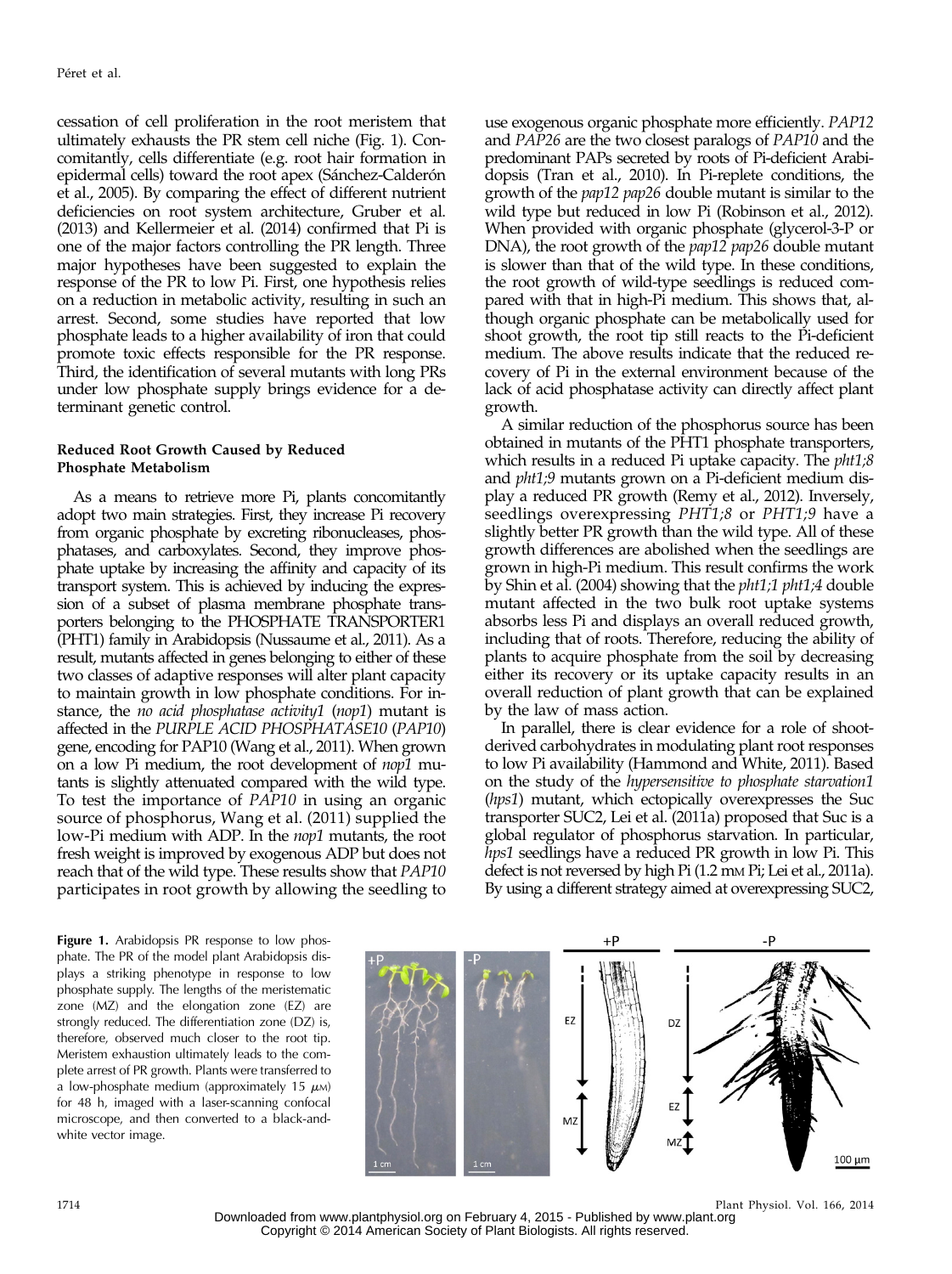Dasgupta et al. (2014) also observed a reduced PR length in a growth medium containing 0.6 mM Pi, and this altered growth was reversed at 1.2 mM Pi.

Isolated in the same genetic forward screen as the hps1 mutant, the hps7 mutant exhibits a hypersensitive root phenotype under Pi deficiency, but this phenotype is not reversed in high Pi (Kang et al., 2014). The HPS7 gene corresponds to tyrosylprotein sulfotransferase, a protein required for the production of active sulfated phytosulfokine with absence that has pleiotropic consequences, including altered root meristem maintenance (Komori et al., 2009; Zhou et al., 2010) and enhanced Microbe Associated Molecular Pattern-triggered seedling growth inhibition (Igarashi et al., 2012). Surprisingly, expression of many photosynthetic genes is activated in roots of hps7, and their expression is further increased in low Pi; additionally, the PR tip of hps7 accumulates chlorophyll, starch, and Suc (Kang et al., 2014). Kang et al. (2014) proposed that tyrosylprotein sulfotransferase acts as a master switch in the suppression of photosynthetic gene expression in roots. These findings extend the data for suc2 mutants, but the molecular origin of the root growth defect of hps7 seedlings is not yet known.

#### Reduced Root Growth Caused by an Indirect Low Pi-Mediated Stress Effect

An experiment aimed at uncoupling the root internal phosphorus status from the Pi content in the growth medium suggested that the local external conditions and not the phosphorus status inside the plant trigger PR growth inhibition (Thibaud et al., 2010). Indeed, foliar application of Pi could not prevent the PR growth arrest (Thibaud et al., 2010) in accordance with split root growth experiments showing that contact with a low phosphate medium is needed to trigger this response (Ticconi et al., 2004). This growth response, therefore, is likely not a consequence of reduced metabolic activity but part of a specific stress-induced morphogenic response (SIMR; Potters et al., 2007) and dependent on the iron content in the medium (Svistoonoff et al., 2007; for review, see Abel, 2011). These findings extend the data for suc2 mutants and suggest that the root growth defect of hps7 seedlings originates from the overaccumulation of sugar or reactive oxygen species in the root tip. It was suggested that reduction of phosphate concentration would increase the availability of iron (Ward et al., 2008), resulting in a toxic effect. However, in the absence of direct toxicity measurement, this remains speculative. SIMR is a generic term describing a set of common growth and developmental processes displayed by plants when exposed to sublethal abiotic stress conditions (Potters et al., 2007). Thus, these SIMRs are active responses that should be distinguished from toxic effects (Potters et al., 2007), which are caused by exposition to high doses of noxious compounds not tolerated by plants. Conversely, the PR response to low Pi requires a coordinated response comprising the inhibition of cell elongation, the cessation of cell division, and the stimulation of cell differentiation.

The coordination of these cellular processes might involve reactive oxygen species, cell-to-cell signaling, and downstream effector targets (Potters et al., 2007) that remain to be discovered. It is possible that distinct stresses activate SIMR through specific genetic pathways, making SIMR compatible with our third hypothesis to explain the response of the PR to low Pi discussed below.

#### Genetic Control of the PR Response to Low Phosphate

The molecular mechanism underlying the PR growth response to low Pi is poorly understood and probably depends on many genes. However, so far, only very few candidate genes have been isolated in Arabidopsis: LOW PHOSPHATE ROOT1 (LPR1), LPR2 (encoding for multicopper oxidases; Svistoonoff et al., 2007), and PHOSPHATE DEFICIENCY RESPONSE2 (PDR2; encoding a P-type 5 ATPase; Ticconi et al., 2009). Genetic and molecular analyses have shown that LPR1 and PDR2 are functionally related to the maintenance of the stem cell niche (for review, see Abel, 2011). Other mutants with an lpr- or pdr-like phenotype (i.e. long and short PRs, respectively) have been isolated in the past (low phosphate-insensitive1-4, pdr23, and pdr3), but the corresponding underlying genes have not yet been identified (for review, see Niu et al., 2013; Giehl et al., 2014).

Recently, several new mutants with an altered root growth in response to low Pi have been isolated, and the corresponding genes have been identified. The local phosphate sensing impaired (lpsi) mutant was found in an activation-tagging screen aimed at identifying seedlings with higher PHT1;4 expression in low Pi (Karthikeyan et al., 2014). This mutant displays a long PR when grown in low Pi. Moreover, the expression of several genes involved in iron and zinc homeostasis and starch metabolism is altered in lpsi seedlings. In contrast to all of the other lpr-like mutants, the lpsi adult plant displays delayed growth and flowering as well as a strongly reduced fertility. In addition, *lpsi* seedlings do not overexpress the endogenous PHT1;4 gene, suggesting that the lpsi phenotype has a complex genetic origin. It will be interesting to identify the molecular origin(s) of the lpr-like phenotype of lpsi and if it is functionally linked with the altered iron and zinc homeostasis.

The ALTERED PHOSPHATE STARVATION RESPONSE1 (APSR1) gene is necessary for root meristem maintenance, and compared with the wild type, the *apsr1* mutants have a shorter PR under high Pi supply (González-Mendoza et al., 2013). In this condition, the root tip of the apsr1 seedling looks much like the tip of the wild type growing under low Pi supply, with a shorter meristematic zone and differentiation of root hairs closer to the root tip. Surprisingly, this short root phenotype is not accentuated in low Pi, and the PR is similar to the wild type grown in low Pi. This conditional phenotype is correlated with a stronger root expression of APSR1 in high- than low-Pi conditions. These results suggest that the function of APSR1 is necessary for decelerated root growth but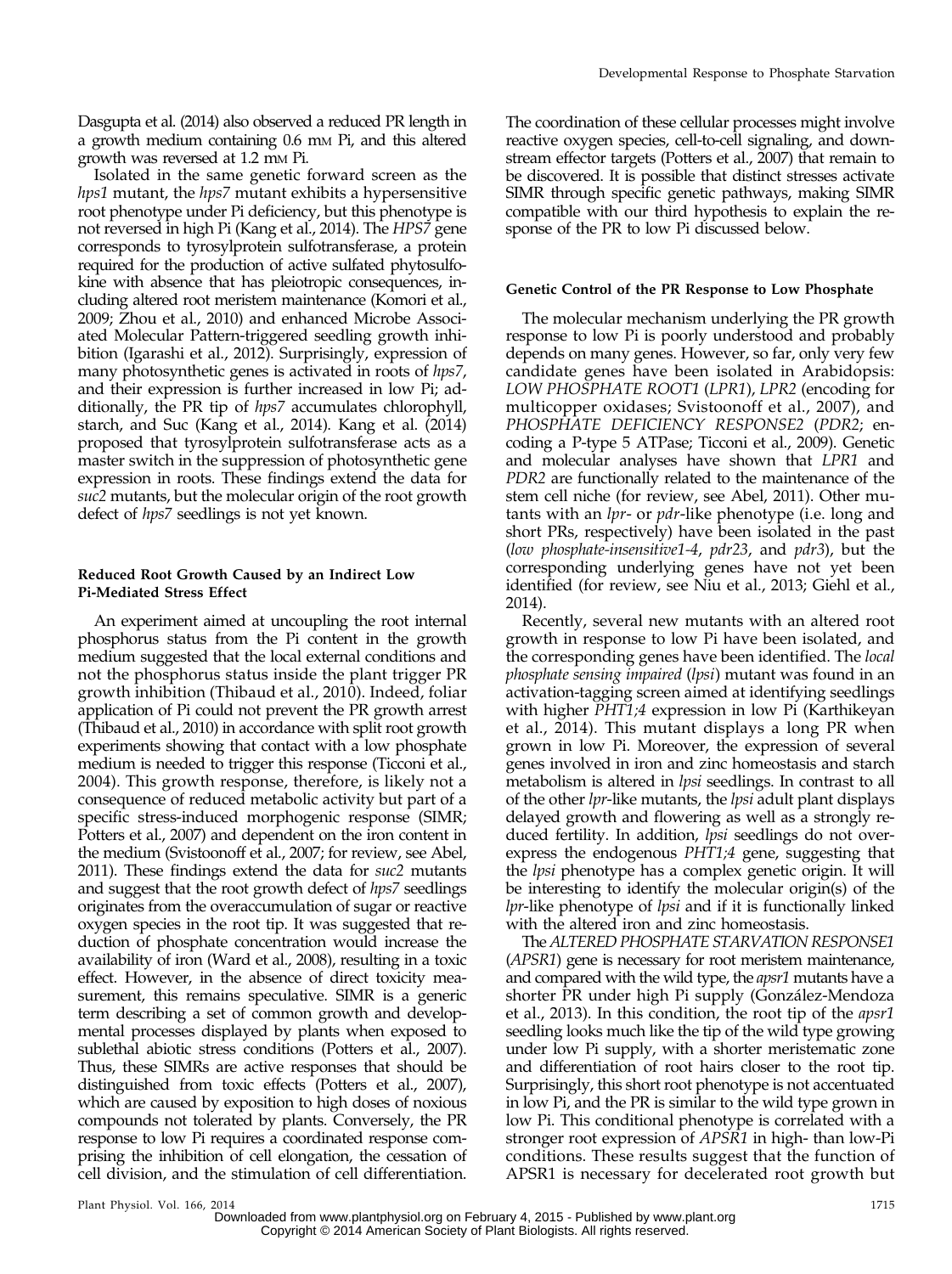not under restrictive, suboptimal conditions. It would be interesting to test whether the root growth of *apsr1* is altered under other nutrient deficiencies. APSR1 encodes a putative basic Leucine Zipper-like protein, and the APSR1-GFP fusion protein is located in the nucleus, suggesting a role in the control of transcriptional regulation.

Ethylene is a plant growth regulator modulating the amplitude and direction of root cell elongation (Nagarajan and Smith, 2012). Ethylene is also involved in controlling plant responses to biotic and abiotic stresses (Vandenbussche et al., 2012). In a forward genetic screen similar to the one used to identify lpsi (see above), Lei et al., (2011b) isolated the hps2 mutant, an overexpressor of PHT1;4, and other Pi-related genes. In contrast to lpsi, hps2 seedlings grown on low-Pi medium display a shorter root than the wild type. However, this reduced root growth is not specific to the low-Pi condition, because on high Pi, hps2 also has a shorter root. It was reported that hps2 is allelic to constitutive triple response1 (ctr1), a key negative regulator of ethylene signaling. Corroborating this link between ethylene and Pi signaling, Wang et al. (2012) isolated two allelic mutants (hps3-1 and hps3-2) with increased acid phosphatase activity in roots. Wang et al. (2012) showed that the *hps3* mutants are alleles of ethylene overproducer1 (eto1), and they display altered expression of Pi-responsive genes. As seen before for hps2/ctr1, these mutants have a reduced PR length irrespective of Pi supply. In the same screen, Yu et al. (2012) isolated the hps4 mutant, which also has increased root-associated acid phosphatase activity and a short PR irrespective of Pi supply. Cloning of HPS4 showed that hps4 is a weak loss-of-function allele of SABRE, a gene necessary for cell expansion (Aeschbacher et al., 1995). The *hps4* root- and phosphate-associated phenotypes were confirmed with several other sabre alleles. Notably, in low Pi, the short root of hps4 is partially reversed by Ag<sup>+</sup>, an inhibitor of ethylene perception.

Although ethylene modulates several Pi-related responses (Nagarajan and Smith, 2012), the results summarized here show that the role of ethylene in regulating PR growth is not Pi dependent. However, under phosphate starvation, ethylene biosynthesis or signaling might be increased in root tissue, which in turn, enhances auxin biosynthesis in root tips as shown by Yu et al. (2012).

#### PR Response in Monocot Species

Compared with Arabidopsis, in cereals, the development of the root system is more complex. For example, although in Arabidopsis, the PR is functional from germination to the senescing adult plant, the embryonic PR has significance only for seedling development in cereals (for review, see Hochholdinger and Zimmermann, 2008).

In rice (Oryza sativa) and barley (Hordeum vulgare), the effect of low Pi on PR growth is less pronounced than in Arabidopsis (Figs. 2 and 3), possibly because their seeds contain more abundant phosphorus reserves (Calderón-Vázquez et al., 2011). For example, low Pi slightly stimulates growth of the PR in maize (Zea mays; Li et al., 2012) and rice 'Japonica' (Zhou et al., 2008; Dai et al., 2012), although some reports are contradictory (for example, Yang et al., 2014). This may be attributed to differences in crop cultivars and experimental conditions. Both environmental adaptations and selective breeding of these crops would have contributed to these differential effects of low Pi on root growth.

Only very few genes acting on PR development of monocots in response to Pi have been identified to date. The expression of the rice OsMYB4P gene encoding an R2R3-type MYELOBLASTOSIS (MYB) protein is induced in the wild-type root after 7 d of Pi deprivation. Interestingly, when overexpressed, this

Figure 2. Rice developmental response to low phosphate. Rice plants from the cv Nipponbare variety were grown for 2 weeks in hydroponic conditions in one-tenth-strength Murashige and Skoog medium with high (+P; 1 mm) or low (-P; 10  $\mu$ m) phosphate. Left, Entire plant. Center, Root systems. Right, Close-up view of the PR.



1716 Plant Physiol. Vol. 166, 2014

Downloaded from [www.plantphysiol.org](http://www.plantphysiol.org/) on February 4, 2015 - Published by [www.plant.org](http://www.plant.org) Copyright © 2014 American Society of Plant Biologists. All rights reserved.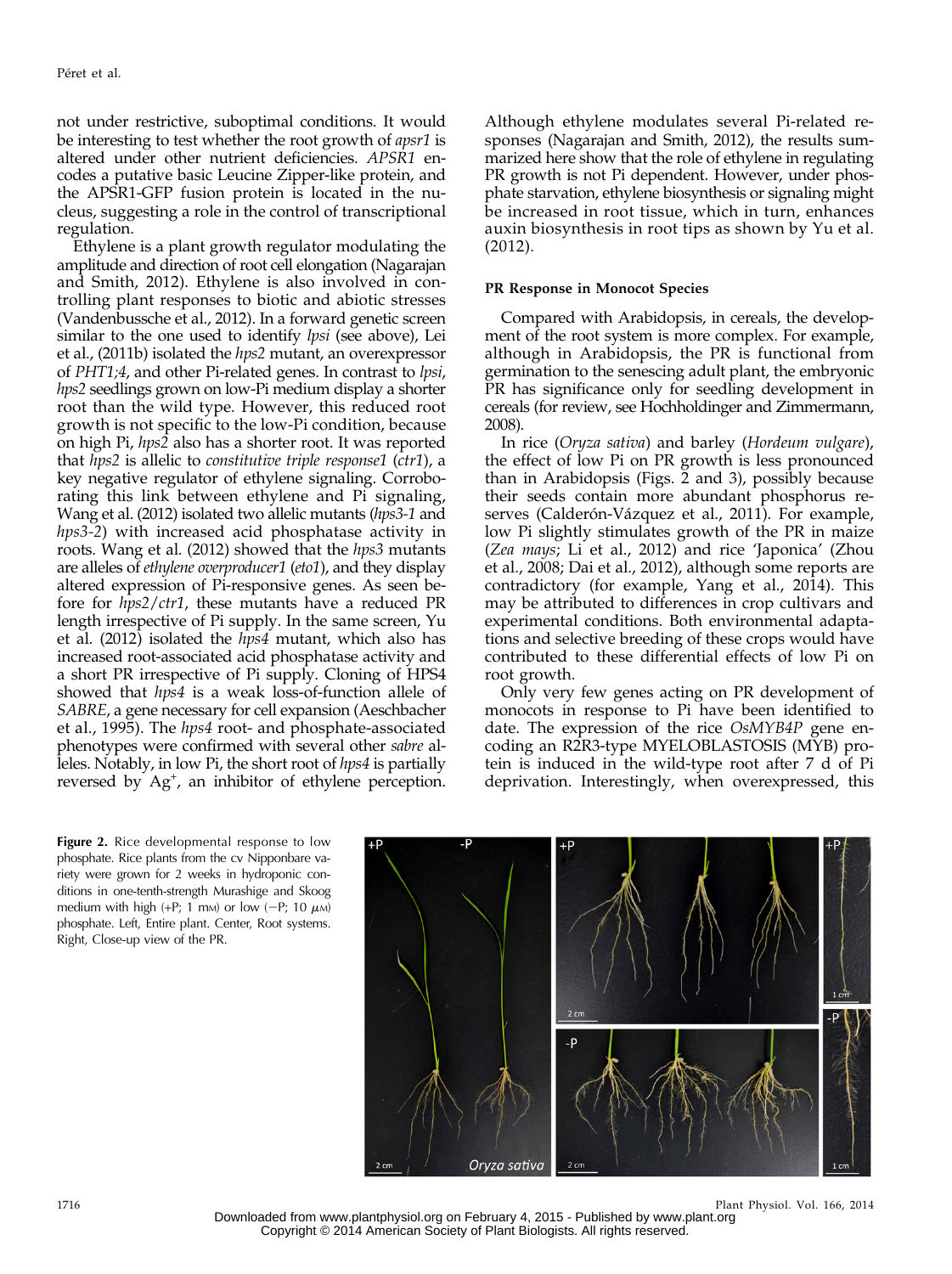

Figure 3. Barley developmental response to low phosphate. Barley 'OUK305' variety plants were grown for 2 weeks in hydroponic conditions in one-tenth-strength Murashige and Skoog medium with high (+P; 1 mm) or low (-P; 10  $\mu$ m) phosphate.

gene increases the PR length independent of the Pi supply (Yang et al., 2014). This is reminiscent of results obtained with OsMYB2P-1, a closely related MYB transcription factor gene with expression that is also induced in roots of seedlings without phosphate (Dai et al., 2012). In the OsMYB2P-1 overexpressor lines, the PR is longer than in the wild type, whereas in knockdown RNA interference lines, it is slightly shorter. In contrast to OsMYB4P overexpressors, OsMYB2P-1-overexpressing lines have a shorter PR than the wild type at high Pi supply, whereas knockdown lines are similar to the wild type (Dai et al., 2012).

The rice *leaf tip necrosis1* (*ltn1*) mutant was identified in a forward genetic screen, and its leaf necrosis phenotype is reminiscent of Pi toxicity (Hu et al., 2011). Similar to the mutant of its putative Arabidopsis ortholog PHOSPHATE OVERACCUMULATOR2 (PHO2; Delhaize and Randall, 1995), the ltn1 mutant exhibits increased Pi uptake and translocation from root to shoot, and it is altered in Pi signaling. In addition, the PR of *ltn1* is longer than in the wild type when grown in low-Pi medium but not when grown in high Pi (Hu et al., 2011). This growth phenotype may be caused by a stronger starvation signaling resulting from a lower phosphorus status in the *ltn1* mutant roots. Another rice gene named NUTRITION RESPONSE AND ROOT GROWTH (NRR) produces two alternatively spliced transcripts, NRRa and NRRb, coding for polypeptides of 308 and 223 amino acids, respectively. Knockdown of

the expression of these genes by RNA interference resulted in enhanced rice root growth in Pi-limited conditions (Zhang et al., 2012).

The plant hormone strigolactone regulates many aspects of shoot and root development (Waldie et al., 2014). By using rice mutants altered in the biosynthesis or sensitivity to strigolactones, Sun et al. (2014) showed that strigolactones control the induction of PR growth in response to low Pi. However, this response is not specific to Pi, because similar effects were observed with nitrogen deficiency (Sun et al., 2014). Root architecture alterations resulting from Pi deficiency are also achieved by modulation of the auxin sensitivity of roots. Accordingly, some knockout lines of auxin response factor (ARF) genes impair root growth under low Pi supply. In the osarf12 and osarf12/ 25 mutants, the PR elongation was more responsive to Pi deficiency than the wild type (Wang et al., 2014b).

In conclusion, over the recent years, several new mutants with altered root growth under low Pi conditions have been isolated. However, for most of these new mutants, the root growth phenotype is not completely suppressed in Pi-replete conditions. Thus, although some of their phenotypes are caused by an alteration of the local low Pi-triggered signaling or stress response, others are probably a mere consequence of reduced metabolic activities (Péret et al., 2011).

#### LATERAL ROOT FORMATION IS INDUCED BY PHOSPHATE STARVATION

Concomitantly with the effect on PR growth, Pi starvation affects the formation of lateral roots. In this case, plants are faced by a dilemma: they must maximize phosphorus use efficiency while at the same time, promote exploration of the soil. As a result, the lack of Pi triggers a reduction of root growth according to the metabolic limitation, while at the same time, genetic programs will induce the development of new organs. It is, therefore, not surprising that the effect of Pi deficiency on lateral root formation is not as striking as that on the PR. Experimental setups used to reveal root responses to low Pi also may affect the phenotypic outcomes. Plants germinated on low-Pi medium may harbor a stronger metabolic limitation, whereas transferring plants from high- to low-Pi medium will reveal short-term genetically controlled responses. These changes can affect lateral root production, growth rate, and angle as well as root diameter (Bonser et al., 1996; Williamson et al., 2001; Hodge, 2004). The initial phases of lateral root development are affected by Pi starvation. A difference between plants grown in high- and low-Pi medium can be seen from 1 to 2 d after germination (Pérez-Torres et al., 2008), suggesting that both lateral root initiation driven by divisions of the pericycle cells and lateral root primordium growth and emergence through the outer tissue are affected.

#### Auxin Impacts Lateral Root Adaptation to Low Phosphate

The role of auxin during the formation of lateral roots has been well described (Lavenus et al., 2013),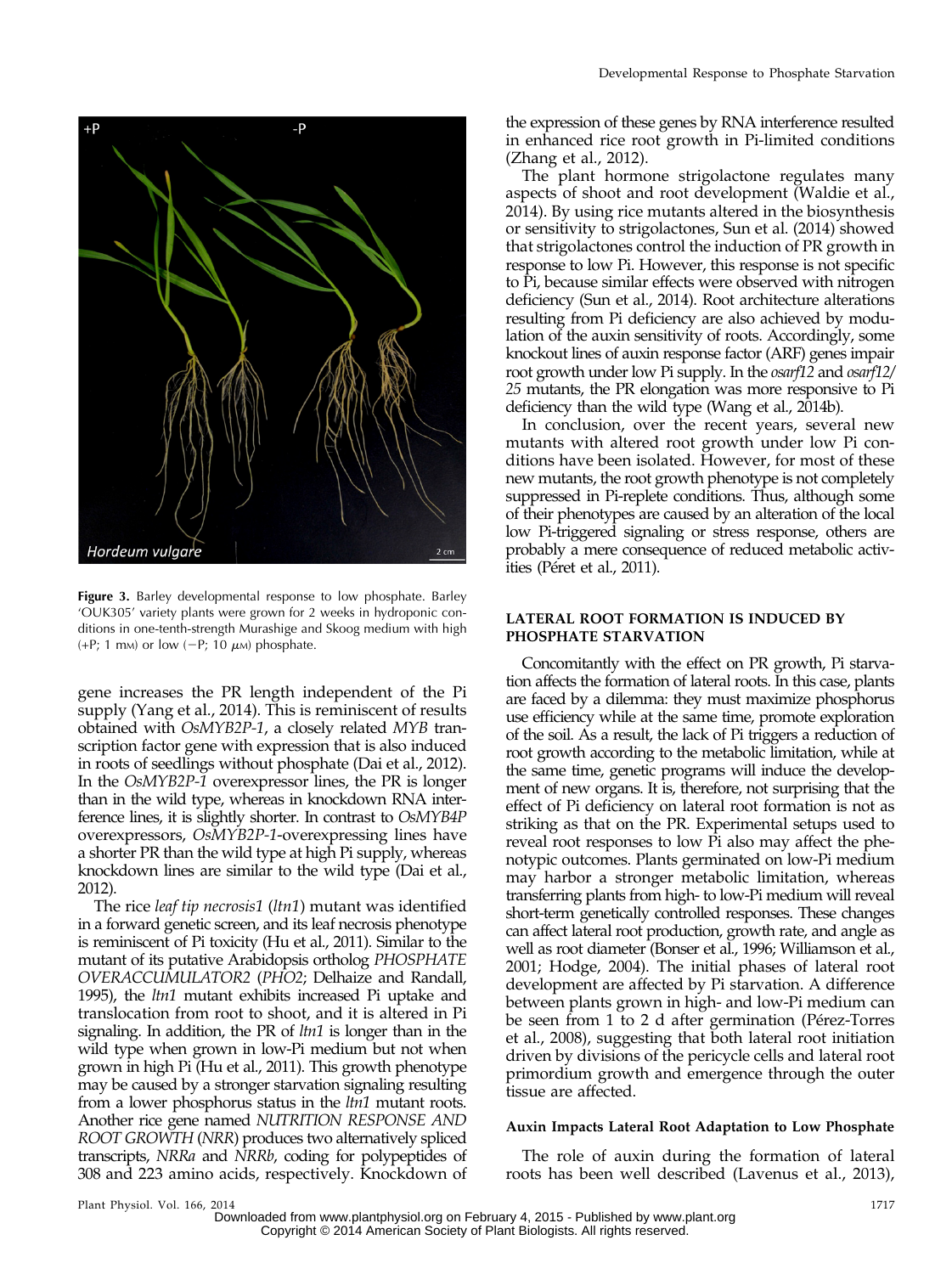and the involvement of auxin in the response to Pi has been shown (López-Bucio et al., 2002, 2005; Al-Ghazi et al., 2003; Nacry et al., 2005). However, most reports have relied on auxin-related mutants rather than searching for phosphate-specific lateral root mutants. For instance, the indole acetic acid28 (iaa28) mutant shows resistance to the stimulatory effect of low Pi on lateral root formation (López-Bucio et al., 2002). Another example is the aberrant lateral root formation3 (alf3) mutant displaying a long PR covered with many arrested lateral primordia on high phosphate (Celenza et al., 1995). However, lateral root formation of alf3 can be rescued by either addition of exogenous auxin or transfer to a low-phosphate medium (Nacry et al., 2005). This suggested that low-phosphate conditions trigger lateral root formation by increasing the sensitivity of roots to auxin. Recently, it was shown that an increase in auxin sensitivity as a result of increased TRANSPORT INHIBITOR RESPONSE1 (TIR1) expression was responsible for the increase in lateral root formation in low phosphate (Pérez-Torres et al., 2008). The mechanisms controlling the level of expression of the auxin receptor TIR1 as a result of changes in Pi availability remain to be discovered.

Interestingly, some mutants of the Pi perception pathway are affected in their lateral root response to Pi. For instance, *pdr2* has lost the ability to produce more lateral roots on low Pi (Ticconi et al., 2004). Epistasis analysis indicates that the LPR and PDR2 genes are functionally connected. Correspondingly, PDR2 colocalizes with LPR1 in the endoplasmic reticulum, which could indicate PDR2 and LPR1 functioning together in an endoplasmic reticulum-resident pathway and adjusting root meristem activity to external Pi (Ticconi et al., 2009). This would, therefore, control PR growth, whereas their combined effect on lateral root is not known.

Despite a small effect of the pht1;8 and pht1;9 mutants on PR growth, the *pht1*;9 mutant displays an increase in lateral root number (Remy et al., 2012). The absence of this transporter results in a higher sensitivity to Pi starvation, which is further confirmed by a PHT1;9-overexpressing line that forms fewer lateral roots than wild-type plants, thus showing a decreased sensitivity to Pi starvation (Remy et al., 2012).

Phosphite  $(H_2PO_3^-)$  is a close steric but not metabolically inert analog of Pi that triggers unique physiological and developmental responses in plants and impairs Pi sensing, membrane transport, and subcellular compartmentalization. It is able to block some typical Pi starvation responses, such as an increased root-to-shoot ratio, root hair formation, anthocyanin accumulation, and phosphate starvationrelated gene induction (Ticconi et al., 2001; Varadarajan et al., 2002). Surprisingly, phosphite application does not impact the induction of lateral roots by low phosphate (Berkowitz et al., 2013). This provides evidence for the existence of distinct mechanisms of phosphate perception and downstream responses to control the wide variety of physiological and developmental adaptations. All of the above findings suggest the existence of distinct pathways regulating PR and lateral responses to low phosphate.

## Diverse Lateral Root Responses to Phosphate Supply in Monocot Species

Root system architectures of monocots and dicots display strong differences (Hochholdinger and Zimmermann, 2008), and their adaptation to low Pi reflects these differences. Phosphate starvation in maize inhibits lateral root formation (Li et al., 2012), whereas lateral root formation is increased in rice (Li et al., 2000). However, the selection processes used to produce these domesticated plants may have affected the way that they respond to Pi. Indeed, the common use of high levels of Pi fertilizers may have removed the selection pressure for genotypes adapted to low Pi. Increasing the efficiency of root systems to explore the soil for Pi may help reduce the amount of phosphorus needed to grow crops. Interestingly, some species have developed specific adaptations to low Pi conditions. The full genetic pathways controlling their formation are still unknown, but they may represent good strategies for future crop improvement (Veneklaas et al., 2012). A good example of such improvement is the recent cloning of a rice quantitative trait locus (QTL) conferring resistance to low phosphorus availability. This locus, called Phosphorus uptake1 (Pup1), was originally identified in the traditional austype rice 'Kasalath' variety. This variety comes from a group of rice that originates from a region of India with very nutrient-poor soils and is, therefore, used as a good source of genes that are absent from other cultivated varieties. The Pup1 QTL is the only phosphorus-related QTL available for marker-assisted breeding programs (Ramaekers et al., 2010; Calderón-Vázquez et al., 2011; Lynch, 2011; Shi et al., 2013), and it confers improved root growth under stress conditions. The molecular cloning of the Pup1 QTL revealed that overexpression of the protein kinase PHOSPHORUS STARVATION TOLER-ANCE1 (PSTOL1) is responsible for the early establishment of the root system, therefore improving acquisition of phosphorus and other nutrients (Gamuyao et al., 2012). Although the molecular mechanisms of the PSTOL1 action are still unknown and seem to be nonspecific to phosphorus, this example illustrates how root developmental adaptation directly impacts the plant's capacity to acquire phosphorus and other nutrients.

### CLUSTER ROOTS ARE AN EXTREME ADAPTATION TO PHOSPHORUS-LIMITED ENVIRONMENTS

Cluster roots (CRs) are specialized roots formed by densely spaced lateral rootlets that form at very low Pi supply (typically  $1-5 \mu M$  Pi depending on the species) and are suppressed at higher Pi supply (Fig. 4). Their formation is an adaptive mechanism of specialist, mostly nonmycorrhizal plant species that thrive in environments with scarce nutrient availability (Shane and Lambers, 2005). Their development has, so far, largely been investigated under phosphorus-limited conditions, but it is also affected by nitrogen and iron availability (Arahou and Diem, 1997; Zaid et al., 2003; McCluskey et al., 2004; Rath et al., 2010). CR structure and physiology are geared to enlarge the surface area of the root for the

1718 Plant Physiol. Vol. 166, 2014 Downloaded from [www.plantphysiol.org](http://www.plantphysiol.org/) on February 4, 2015 - Published by [www.plant.org](http://www.plant.org) Copyright © 2014 American Society of Plant Biologists. All rights reserved.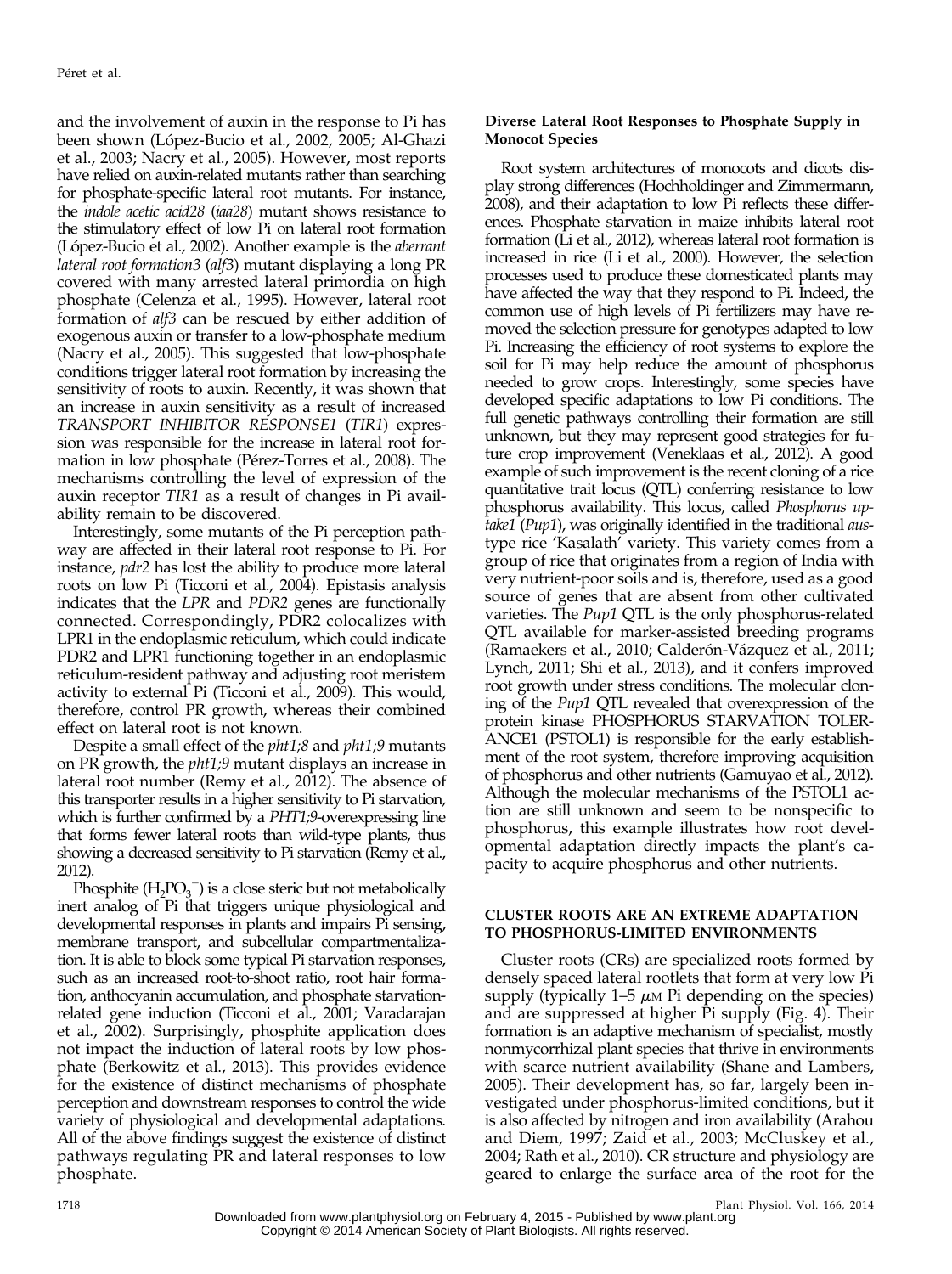exudation of large amounts of carboxylates (exudative burst) to generate high local concentrations for the mining of insoluble forms of Pi from the soil and the efficient uptake of Pi (Neumann and Martinoia, 2002; Lambers et al., 2006).

CRs are found in a diverse range of monocot (Cyperaceae and Restionaceae) and dicot plant families and occur in two main forms: simple bottle brush like or compound mat forming (Skene, 1998; Shane and Lambers, 2005). Over the past two decades, white lupin (Lupinus albus; Fabaceae; Fig. 4) and harsh hakea (Hakea prostrata; Proteaceae; Fig. 5) have become model species for the analysis of CR development and physiology (Cheng et al., 2011; Lambers et al., 2011). CR formation is highly responsive to both abiotic and biotic factors (Lamont, 2003). Although detailed microscopic and molecular analyses of the events leading to the initiation of tens to hundreds of rootlets in close proximity to one another are scarce (Skene, 2000), evidence suggests that many of the key events leading on from the primordia foundation are very similar to the processes described for the established model plant species (Cheng et al., 2011). In white lupin, an intriguing finding is the synchronous emergence of rootlet clusters in pulses, suggesting a systemic signal linking CR formation to whole-plant phosphorus status (Watt and Evans, 1999). Correspondingly, foliar application of Pi leads to a depression of CRs, whereas sensing of Pi-rich patches induces local CR formation in white lupin (Shane et al., 2003b; Shu et al., 2007). In harsh hakea, analysis of a split root system showed that, although CR initiation occurred in regular bursts and was controlled locally, CR growth was systemically regulated (Shane et al., 2003a). Because of the Mediterranean climate in its natural habitat, phosphorus is stored in stem tissues, allowing for CR development and Pi uptake in the wetter winter months and shoot growth in summer (Shane and Lambers, 2005).

Similar to lateral root initiation in well-studied model species (Péret et al., 2009), auxin and cytokinin have been established as the key hormones regulating the spatial patterning of rootlet initiation in white lupin, whereas there is some evidence that gibberellic acid, nitrous oxide, ethylene, reactive oxygen species, and sugars also have some function in the fine tuning of CR formation (Cheng et al., 2011).

Most recently, several studies in white lupin using next generation sequencing technology have generated a de novo transcriptome assembly for white lupin. This provided the basis for global gene expression analyses of the acclimation of white lupin CRs to phosphorus deficiency and the identification of gene networks involved in CR formation at different developmental stages (O'Rourke et al., 2013; Secco et al., 2014; Wang et al., 2014a). These studies revealed known regulators of lateral root formation to also be involved in the establishment of the characteristic dense rootlet patterning. For example, genes homologous to PIN-FORMED, LIKE-AUXIN1, Aux/IAA and YUCCA are differentially expressed across mature, immature, and the PR tip of CRs likely to generate an auxin gradient. Genes coding for



Figure 4. White lupin developmental response to low phosphate. White lupin plants were grown in hydroponic conditions for 3 weeks on Hoagland medium with  $(+P; 100 \mu)$  or without  $(-P)$  phosphate. Close-up image shows a CR from the low-phosphate plant.

cytokinin receptors and degrading enzymes have contrasting expression levels in different CR developmental stages, possibly controlling lateral root density (Secco et al., 2014; Wang et al., 2014a). Similarly, transcription factors involved in lateral root initiation, meristem maintenance, and cell differentiation, such as members of the ARF and PLETHORA families as well as SCARECROW and PHAVOLUTA, were more highly expressed toward the PR tip (Secco et al., 2014). By contrast, transcription factors involved in the formation of root hairs, ROOT HAIR DEFECTIVE-LIKE1 (RSL1) and RSL2, were preferentially expressed toward the mature part of the CRs, where dense root hair formation on the rootlets is taking place for efficient nutrient uptake (Watt and Evans, 1999; Secco et al., 2014).

Proteaceae show a much more complex CR morphology than white lupin (Fig. 5; Skene, 1998). Harsh hakea is endemic to the Southwest Botanical Province of western Australia that features ancient weathered soils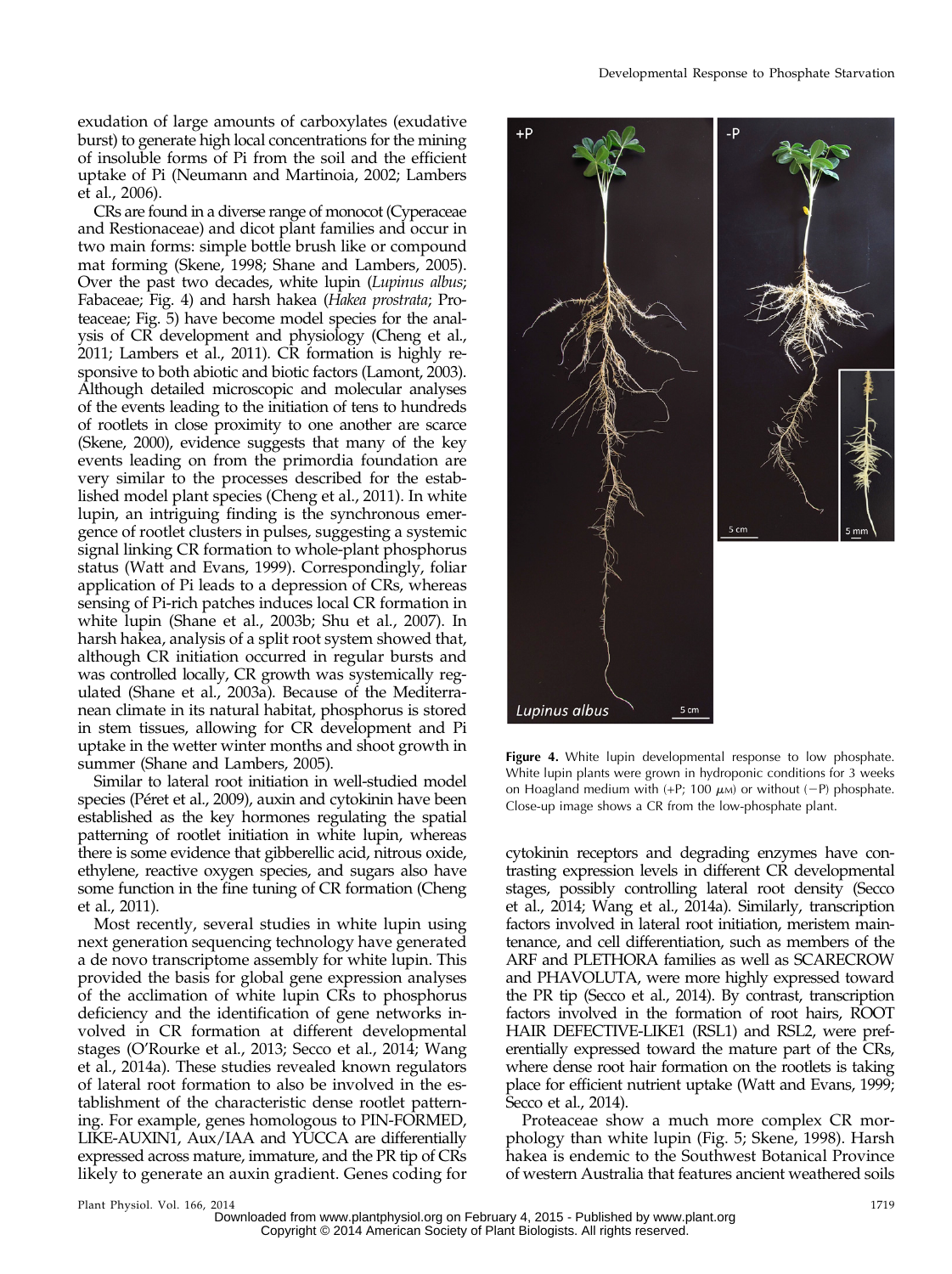Péret et al.

Figure 5. Harsh hakea developmental response to low phosphate. Four-month-old harsh hakea seedlings were transferred from soil to hydroponic solution containing 10  $\mu$ M phosphate and grown for 12 weeks before being transferred to solutions with  $(+P; left)$  or without  $(-P; center)$  phosphate. Solutions were exchanged two times per week, and plants were treated for 21 d. Right, A developing 7-d-old CR (bottom) and a fully mature CR with full carboxylate exudation potential (top).



that are mostly limited by phosphorus requiring a highly specialized Pi mining strategy (Lambers et al., 2008; Hopper, 2009). This plant develops up to 1,000 rootlets per centimeter of secondary or tertiary root to a point where all pericycle cells have given rise to a rootlet and in extreme cases, two rootlets emerge from each of seven protoxylem poles (i.e. every possible rootlet initiation site is used in an all or nothing pattern along the root axis; Lamont, 1972; Skene, 2000). This massive structure poses a high carbon cost to the plant and therefore, only provides a competitive advantage in soils with very low phosphorus availability (Lambers et al., 2008). Early during harsh hakea CR development, respiration peaks before protein synthesis, which emphasizes the enormous energy cost and a need for the sequential organization of developmental processes (Shane et al., 2004a). Harsh hakea CRs are ephemeral and able to remobilize more than 95% of the phosphorus at the end of their lifecycle of about 21 d (Shane et al., 2004b). Although harsh hakea is slow growing and has a long lifespan, the first steps have been taken to develop this species into a model plant for molecular studies (Lambers et al., 2012;

Shane et al., 2013; Sulpice et al., 2014). A de novo transcriptome obtained by next generation sequencing will become available in the near future to allow for the analysis of CR development on the transcriptional level (R. Jost, P.M. Finnegan, and H. Lambers, unpublished data). Harsh hakea has adapted to its phosphorus-impoverished environment in unique ways (e.g. through delayed chloroplast development in leaves and partitioning of scarce phosphorus resources between cytosolic and plastidic ribosomes; Sulpice et al., 2014). Combined with metabolome studies, the molecular characterization of CR development will elucidate the underlying regulators of CR initiation and sequential resource allocation that enable growth on extremely phosphorus-impoverished soils.

#### **CONCLUSION**

Evolution has selected several strategies to deal with the lack of readily available phosphorus sources in the soil. Most commonly represented in land plants is the establishment of mycorhizal symbioses, a subject that

Downloaded from [www.plantphysiol.org](http://www.plantphysiol.org/) on February 4, 2015 - Published by [www.plant.org](http://www.plant.org) Copyright © 2014 American Society of Plant Biologists. All rights reserved.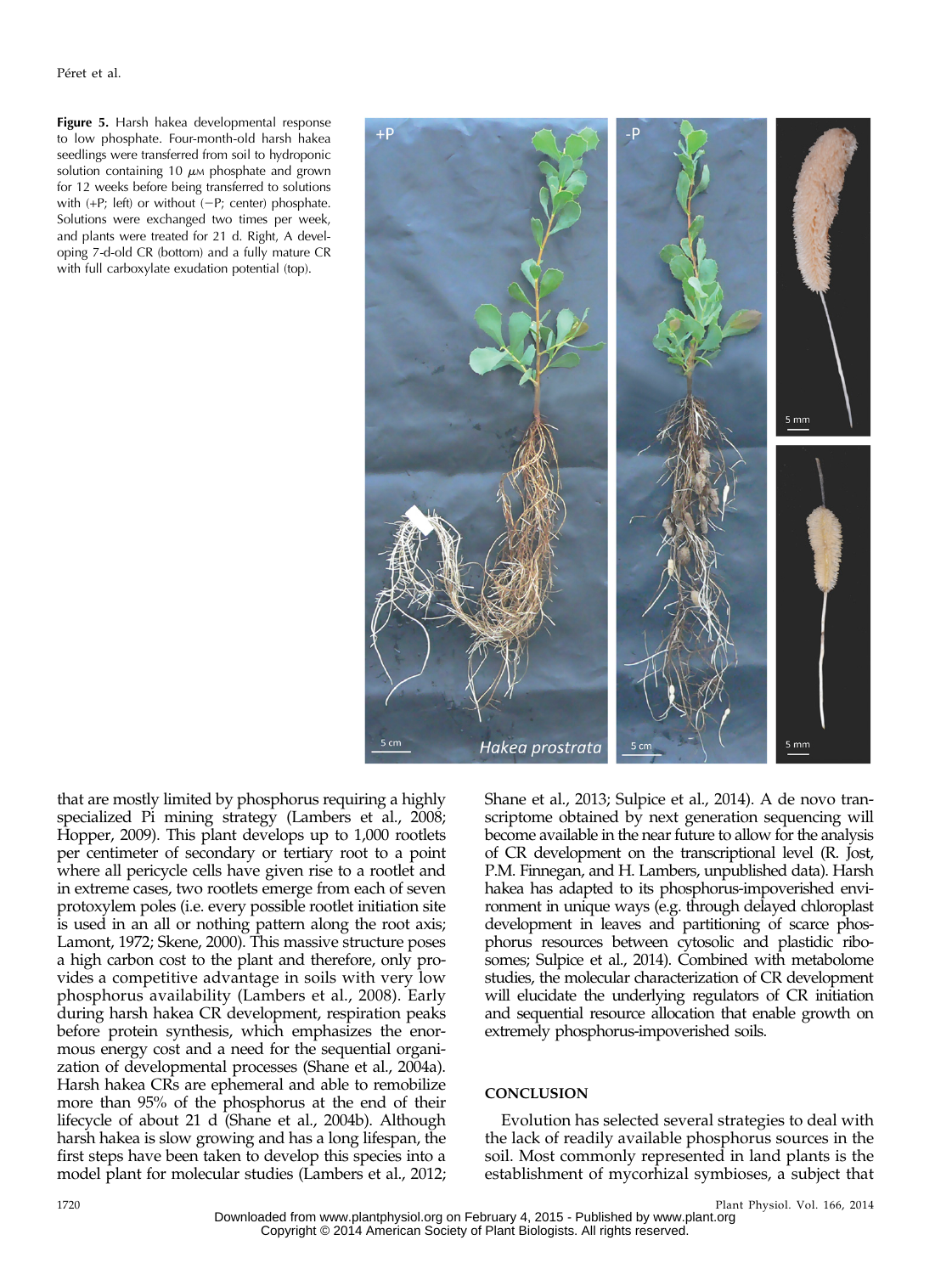has not been discussed in this Update, because it involves distinct molecular interactions and cellular differentiations, and has been extensively reviewed elsewhere (Parniske, 2008; Smith et al., 2011). However, developmental adaptations discussed here similarly represent strategies that lead to an increased capacity for soil exploration. Because of the immobile nature of phosphate, plants have to actively search for phosphate-rich soil patches, and this fact has conditioned their adaptive response to this deficiency. Additional studies in CR-forming species will increase our knowledge on how these species generate these specialized structures by using essentially very similar regulatory networks of hormones, transcription factors, and other signaling components used by plants with less complex roots. However, the unique dense formation of lateral roots is likely dependent on an added layer of regulatory and metabolic processes yet to be elucidated. Understanding of these networks might open up the possibility to engineer crops with improved root architecture able to use limited soil phosphorus more efficiently. Isolating more mutants and variants in model species, such as Arabidopsis and rice, specifically altered in the low-Pi response and signaling will be crucial for the understanding of molecular mechanisms. Screening mutants altered in root architecture is still very labor intensive, albeit plenty of imaging tools are now available (Lobet et al., 2013). QTL and Genome Wide Association analyses require less plant manipulation than mutant screenings and therefore, should help in finding new genes and their interactions more quickly. Another level of complexity will arise from studies of cross talks between nutrients to further decipher natural adaptation strategies. Among these nutrients, iron seems to play a key role in terms of both physical interactions in the soil and in planta and perception and signaling pathways. Recent studies have described that the Pi starvationrelated transcription factor PHOSPHATE STARVATION RESPONSE1 (PHR1) can bind to the FERRITIN1 promoter. This first report on a direct molecular link between iron and phosphate homeostasis (Bournier et al., 2013) suggests the existence of a complex genetic interplay between nutrients for future research to decipher.

#### ACKNOWLEDGMENTS

We thank Serge Chiarenza (Laboratoire de Biologie du Développement des Plantes, Cadarache, France) for taking pictures of white lupin and Thirumurugen Kuppusamy (School of Plant Biology, University of Western Australia) for taking the pictures of harsh hakea.

Received July 11, 2014; accepted October 22, 2014; published October 23, 2014.

#### LITERATURE CITED

- Abel S (2011) Phosphate sensing in root development. Curr Opin Plant Biol 14: 303–309
- Aeschbacher RA, Hauser MT, Feldmann KA, Benfey PN (1995) The SABRE gene is required for normal cell expansion in Arabidopsis. Genes Dev 9: 330–340
- Al-Ghazi Y, Muller B, Pinloche S, Tranbarger TJ, Nacry P, Rossignol M, Tardieu F, Doumas P (2003) Temporal responses of Arabidopsis root architecture to phosphate starvation: evidence for the involvement of auxin signaling. Plant Cell Environ 26: 1053–1066
- Arahou M, Diem HG (1997) Iron deficiency induces cluster (proteoid) root formation in Casuarina glauca. Plant Soil 196: 71–79
- Berkowitz O, Jost R, Kollehn DO, Fenske R, Finnegan PM, O'Brien PA, Hardy GE, Lambers H (2013) Acclimation responses of Arabidopsis thaliana to sustained phosphite treatments. J Exp Bot 64: 1731–1743
- Bonser AM, Lynch J, Snapp S (1996) Effect of phosphorus deficiency on growth angle of basal roots in Phaseolus vulgaris. New Phytol 132: 281–288
- Bournier M, Tissot N, Mari S, Boucherez J, Lacombe E, Briat JF, Gaymard F (2013) Arabidopsis ferritin 1 (AtFer1) gene regulation by the phosphate starvation response 1 (AtPHR1) transcription factor reveals a direct molecular link between iron and phosphate homeostasis. J Biol Chem 288: 22670–22680
- Calderón-Vázquez C, Sawers RJ, Herrera-Estrella L (2011) Phosphate deprivation in maize: genetics and genomics. Plant Physiol 156: 1067–1077 Celenza JL Jr, Grisafi PL, Fink GR (1995) A pathway for lateral root formation
- in Arabidopsis thaliana. Genes Dev 9: 2131–2142 Cheng L, Bucciarelli B, Shen J, Allan D, Vance CP (2011) Update on lupin cluster roots: update on white lupin cluster root acclimation to phosphorus deficiency. Plant Physiol 156: 1025–1032
- Dai X, Wang Y, Yang A, Zhang WH (2012) OsMYB2P-1, an R2R3 MYB transcription factor, is involved in the regulation of phosphate-starvation responses and root architecture in rice. Plant Physiol 159: 169–183
- Dasgupta K, Khadilkar AS, Sulpice R, Pant B, Scheible WR, Fisahn J, Stitt M, Ayre BG (2014) Expression of sucrose transporter cDNAs specifically in companion cells enhances phloem loading and long-distance transport of sucrose, but leads to an inhibition of growth and the perception of a phosphate limitation. Plant Physiol 165: 715–731
- Delhaize E, Randall PJ (1995) Characterization of a phosphate-accumulator mutant of Arabidopsis thaliana. Plant Physiol 107: 207–213
- Gamuyao R, Chin JH, Pariasca-Tanaka J, Pesaresi P, Catausan S, Dalid C, Slamet-Loedin I, Tecson-Mendoza EM, Wissuwa M, Heuer S (2012) The protein kinase Pstol1 from traditional rice confers tolerance of phosphorus deficiency. Nature 488: 535–539
- Giehl RF, Gruber BD, von Wirén N (2014) It's time to make changes: modulation of root system architecture by nutrient signals. J Exp Bot 65: 769–778
- González-Mendoza V, Zurita-Silva A, Sánchez-Calderón L, Sánchez-Sandoval ME, Oropeza-Aburto A, Gutiérrez-Alanís D, Alatorre-Cobos F, Herrera-Estrella L (2013) APSR1, a novel gene required for meristem maintenance, is negatively regulated by low phosphate availability. Plant Sci 205- 206: 2–12
- Gruber BD, Giehl RF, Friedel S, von Wirén N (2013) Plasticity of the Arabidopsis root system under nutrient deficiencies. Plant Physiol 163: 161–179
- Hammond JP, White PJ (2011) Sugar signaling in root responses to low phosphorus availability. Plant Physiol 156: 1033–1040
- Hochholdinger F, Zimmermann R (2008) Conserved and diverse mechanisms in root development. Curr Opin Plant Biol 11: 70–74
- Hodge A (2004) The plastic plant: root responses to heterogeneous supplies of nutrients. New Phytol 162: 9–24
- Hopper SD (2009) OCBIL theory: towards an integrated understanding of the evolution, ecology and conservation of biodiversity on old, climatically buffered, infertile landscapes. Plant Soil 322: 49–86
- Hu B, Zhu C, Li F, Tang J, Wang Y, Lin A, Liu L, Che R, Chu C (2011) LEAF TIP NECROSIS1 plays a pivotal role in the regulation of multiple phosphate starvation responses in rice. Plant Physiol 156: 1101–1115
- Igarashi D, Tsuda K, Katagiri F (2012) The peptide growth factor, phytosulfokine, attenuates pattern-triggered immunity. Plant J 71: 194–204
- Kang J, Yu H, Tian C, Zhou W, Li C, Jiao Y, Liu D (2014) Suppression of photosynthetic gene expression in roots is required for sustained root growth under phosphate deficiency. Plant Physiol 165: 1156–1170
- Karthikeyan AS, Jain A, Nagarajan VK, Sinilal B, Sahi SV, Raghothama KG (2014) Arabidopsis thaliana mutant lpsi reveals impairment in the root responses to local phosphate availability. Plant Physiol Biochem 77: 60–72
- Kellermeier F, Armengaud P, Seditas TJ, Danku J, Salt DE, Amtmann A (2014) Analysis of the root system architecture of Arabidopsis provides a quantitative readout of crosstalk between nutritional signals. Plant Cell 26: 1480–1496
- Komori R, Amano Y, Ogawa-Ohnishi M, Matsubayashi Y (2009) Identification of tyrosylprotein sulfotransferase in Arabidopsis. Proc Natl Acad Sci USA 106: 15067–15072
- Lambers H, Cawthray GR, Giavalisco P, Kuo J, Laliberté E, Pearse SJ, Scheible WR, Stitt M, Teste F, Turner BL (2012) Proteaceae from

Plant Physiol. Vol. 166, 2014 1721

Downloaded from [www.plantphysiol.org](http://www.plantphysiol.org/) on February 4, 2015 - Published by [www.plant.org](http://www.plant.org) Copyright © 2014 American Society of Plant Biologists. All rights reserved.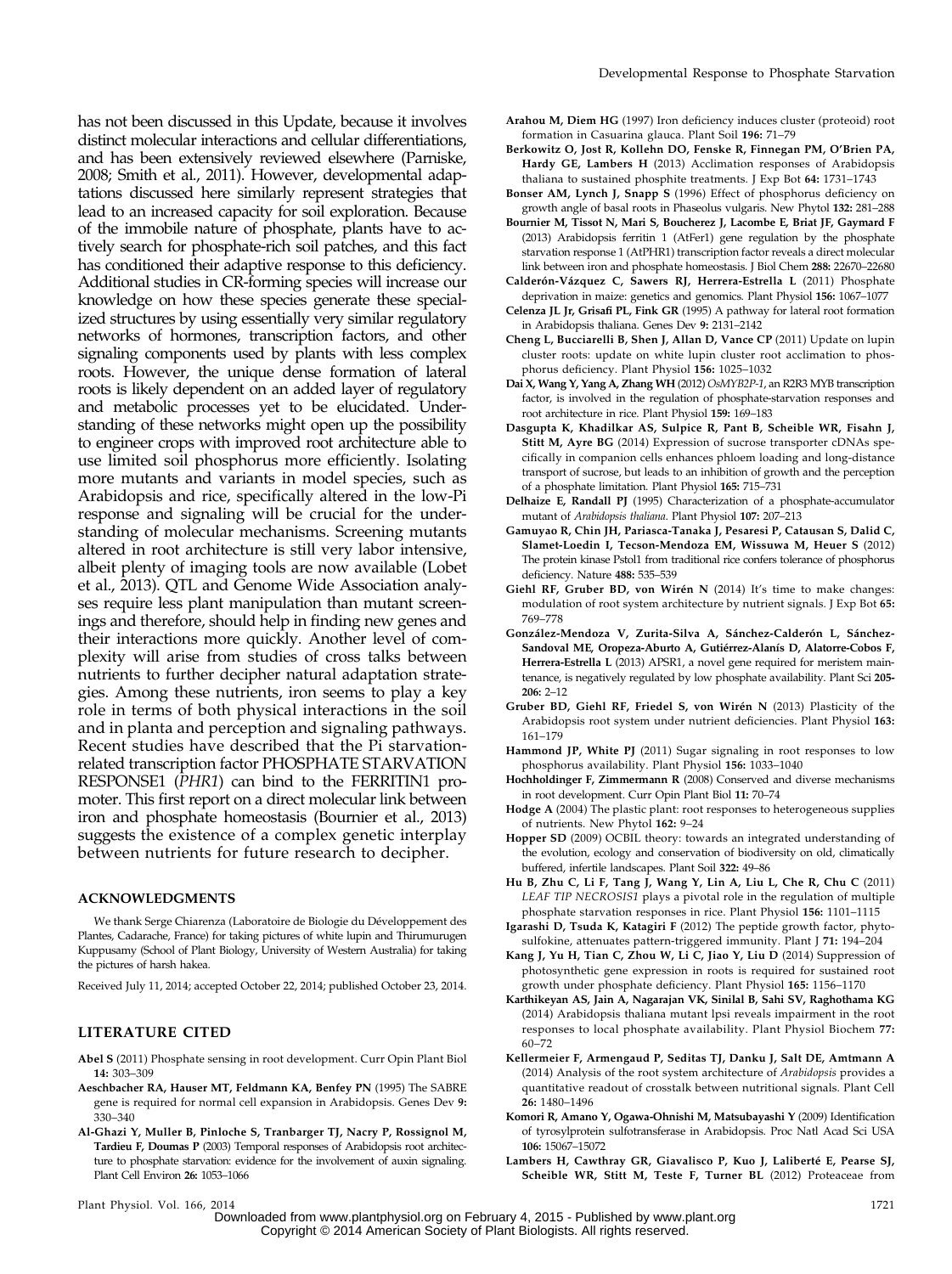severely phosphorus-impoverished soils extensively replace phospholipids with galactolipids and sulfolipids during leaf development to achieve a high photosynthetic phosphorus-use-efficiency. New Phytol 196: 1098–1108

- Lambers H, Finnegan PM, Laliberté E, Pearse SJ, Ryan MH, Shane MW, Veneklaas EJ (2011) Update on phosphorus nutrition in Proteaceae: phosphorus nutrition of proteaceae in severely phosphorus-impoverished soils: are there lessons to be learned for future crops? Plant Physiol 156: 1058–1066
- Lambers H, Raven JA, Shaver GR, Smith SE (2008) Plant nutrientacquisition strategies change with soil age. Trends Ecol Evol 23: 95–103
- Lambers H, Shane MW, Cramer MD, Pearse SJ, Veneklaas EJ (2006) Root structure and functioning for efficient acquisition of phosphorus: matching morphological and physiological traits. Ann Bot (Lond) 98: 693–713
- Lamont B (1972) The morphology and anatomy of proteoid roots in the genus Hakea. Aust J Bot 20: 155–174
- Lamont BB (2003) Structure, ecology and physiology of root clusters–a review. Plant Soil 248: 1–19
- Lavenus J, Goh T, Roberts I, Guyomarc'h S, Lucas M, De Smet I, Fukaki H, Beeckman T, Bennett M, Laplaze L (2013) Lateral root development in Arabidopsis: fifty shades of auxin. Trends Plant Sci 18: 450–458
- Lei M, Liu Y, Zhang B, Zhao Y, Wang X, Zhou Y, Raghothama KG, Liu D (2011a) Genetic and genomic evidence that sucrose is a global regulator of plant responses to phosphate starvation in Arabidopsis. Plant Physiol 156: 1116–1130
- Lei M, Zhu C, Liu Y, Karthikeyan AS, Bressan RA, Raghothama KG, Liu D (2011b) Ethylene signalling is involved in regulation of phosphate starvationinduced gene expression and production of acid phosphatases and anthocyanin in Arabidopsis. New Phytol 189: 1084–1095
- Li H, Xia M, Wu P (2000) Effect of phosphorus deficiency stress on rice lateral root growth and nutrient absorption. Acta Bot Sin 43: 1154–1160
- Li Z, Xu C, Li K, Yan S, Qu X, Zhang J (2012) Phosphate starvation of maize inhibits lateral root formation and alters gene expression in the lateral root primordium zone. BMC Plant Biol 12: 89
- Lobet G, Draye X, Périlleux C (2013) An online database for plant image analysis software tools. Plant Methods 9: 38
- López-Bucio J, Hernández-Abreu E, Sánchez-Calderón L, Nieto-Jacobo MF, Simpson J, Herrera-Estrella L (2002) Phosphate availability alters architecture and causes changes in hormone sensitivity in the Arabidopsis root system. Plant Physiol 129: 244–256
- López-Bucio J, Hernández-Abreu E, Sánchez-Calderón L, Pérez-Torres A, Rampey RA, Bartel B, Herrera-Estrella L (2005) An auxin transport independent pathway is involved in phosphate stress-induced root architectural alterations in Arabidopsis: identification of BIG as a mediator of auxin in pericycle cell activation. Plant Physiol 137: 681–691
- Lynch J, Brown M (2001) Topsoil foraging–an architectural adaptation of plants to low phosphorus availability. Plant Soil 237: 225–237
- Lynch JP (2011) Root phenes for enhanced soil exploration and phosphorus acquisition: tools for future crops. Plant Physiol 156: 1041–1049
- McCluskey J, Herdman L, Skene KR (2004) Iron deficiency induces changes in metabolism of citrate in lateral roots and cluster roots of Lupinus albus. Physiol Plant 121: 586–594
- Nacry P, Canivenc G, Muller B, Azmi A, Van Onckelen H, Rossignol M, Doumas P (2005) A role for auxin redistribution in the responses of the root system architecture to phosphate starvation in Arabidopsis. Plant Physiol 138: 2061–2074
- Nagarajan VK, Smith AP (2012) Ethylene's role in phosphate starvation signaling: more than just a root growth regulator. Plant Cell Physiol 53: 277–286
- Neumann G, Martinoia E (2002) Cluster roots—an underground adaptation for survival in extreme environments. Trends Plant Sci 7: 162–167
- Niu YF, Chai RS, Jin GL, Wang H, Tang CX, Zhang YS (2013) Responses of root architecture development to low phosphorus availability: a review. Ann Bot (Lond) 112: 391–408
- Nussaume L, Kanno S, Javot H, Marin E, Pochon N, Ayadi A, Nakanishi TM, Thibaud MC (2011) Phosphate import in plants: focus on the PHT1 transporters. Front Plant Sci 2: 83
- O'Rourke JA, Yang SS, Miller SS, Bucciarelli B, Liu J, Rydeen A, Bozsoki Z, Uhde-Stone C, Tu ZJ, Allan D, et al (2013) An RNA-Seq transcriptome analysis of orthophosphate-deficient white lupin reveals novel insights into phosphorus acclimation in plants. Plant Physiol 161: 705–724
- Panigrahy M, Rao DN, Sarla N (2009) Molecular mechanisms in response to phosphate starvation in rice. Biotechnol Adv 27: 389–397
- Parniske M (2008) Arbuscular mycorrhiza: the mother of plant root endosymbioses. Nat Rev Microbiol 6: 763–775
- Péret B, Clément M, Nussaume L, Desnos T (2011) Root developmental adaptation to phosphate starvation: better safe than sorry. Trends Plant Sci 16: 442–450
- Péret B, De Rybel B, Casimiro I, Benková E, Swarup R, Laplaze L, Beeckman T, Bennett MJ (2009) Arabidopsis lateral root development: an emerging story. Trends Plant Sci 14: 399–408
- Pérez-Torres CA, López-Bucio J, Cruz-Ramírez A, Ibarra-Laclette E, Dharmasiri S, Estelle M, Herrera-Estrella L (2008) Phosphate availability alters lateral root development in Arabidopsis by modulating auxin sensitivity via a mechanism involving the TIR1 auxin receptor. Plant Cell 20: 3258–3272
- Potters G, Pasternak TP, Guisez Y, Palme KJ, Jansen MA (2007) Stressinduced morphogenic responses: growing out of trouble? Trends Plant Sci 12: 98–105
- Ramaekers L, Remans R, Rao IM, Blair MW, Vanderleyden J (2010) Strategies for improving phosphorus acquisition efficiency of crop plants. Field Crops Res 117: 169–176
- Rath M, Salas J, Parhy B, Norton R, Menakuru H, Sommerhalter M, Hatlstad G, Kwon J, Allan DL, Vance CP (2010) Identification of genes induced in proteoid roots of white lupin under nitrogen and phosphorus deprivation, with functional characterization of a formamidase. Plant Soil 334: 137–150
- Remy E, Cabrito TR, Batista RA, Teixeira MC, Sá-Correia I, Duque P (2012) The Pht1;9 and Pht1;8 transporters mediate inorganic phosphate acquisition by the Arabidopsis thaliana root during phosphorus starvation. New Phytol 195: 356–371
- Robinson WD, Park J, Tran HT, Del Vecchio HA, Ying S, Zins JL, Patel K, McKnight TD, Plaxton WC (2012) The secreted purple acid phosphatase isozymes AtPAP12 and AtPAP26 play a pivotal role in extracellular phosphate-scavenging by Arabidopsis thaliana. J Exp Bot 63: 6531–6542
- Sánchez-Calderón L, López-Bucio J, Chacón-López A, Cruz-Ramírez A, Nieto-Jacobo F, Dubrovsky JG, Herrera-Estrella L (2005) Phosphate starvation induces a determinate developmental program in the roots of Arabidopsis thaliana. Plant Cell Physiol 46: 174–184
- Secco D, Shou H, Whelan J, Berkowitz O (2014) RNA-seq analysis identifies an intricate regulatory network controlling cluster root development in white lupin. BMC Genomics 15: 230
- Shane MW, Cramer MD, Funayama-Noguchi S, Cawthray GR, Millar AH, Day DA, Lambers H (2004a) Developmental physiology of clusterroot carboxylate synthesis and exudation in harsh hakea: expression of phosphoenolpyruvate carboxylase and the alternative oxidase. Plant Physiol 135: 549–560
- Shane MW, De Vos M, de Roock S, Cawthray GR, Lambers H (2003a) Effects of external phosphorus supply on internal phosphorus concentration and the initiation, growth and exudation of cluster roots in Hakea prostrata R. Br. Plant Soil 209–219.
- Shane MW, De Vos M, De Roock S, Lambers H (2003b) Shoot P status regulates cluster-root growth and citrate exudation in Lupinus albus grown with a divided root system. Plant Cell Environ 26: 265–273
- Shane MW, Fedosejevs ET, Plaxton WC (2013) Reciprocal control of anaplerotic phosphoenolpyruvate carboxylase by in vivo monoubiquitination and phosphorylation in developing proteoid roots of phosphate-deficient harsh hakea. Plant Physiol 161: 1634–1644
- Shane MW, Lambers H (2005) Cluster roots: a curiosity in context. Plant Soil 274: 101–125
- Shane MW, Szota C, Lambers H (2004b) A root trait accounting for the extreme phosphorus sensitivity of Hakea prostrata (Proteaceae). Plant Cell Environ 27: 991–1004
- Shi L, Shi T, Broadley MR, White PJ, Long Y, Meng J, Xu F, Hammond JP (2013) High-throughput root phenotyping screens identify genetic loci associated with root architectural traits in Brassica napus under contrasting phosphate availabilities. Ann Bot (Lond) 112: 381–389
- Shin H, Shin HS, Dewbre GR, Harrison MJ (2004) Phosphate transport in Arabidopsis: Pht1;1 and Pht1;4 play a major role in phosphate acquisition from both low- and high-phosphate environments. Plant J 39: 629–642
- Shu L, Shen J, Rengel Z, Tang C, Zhang F (2007) Cluster root formation by Lupinus albus is modified by stratified application of phosphorus in a split-root system. J Plant Nutr 30: 271–288
- Skene KR (1998) Cluster roots: some ecological considerations. J Ecol 86: 1060–1064
- Skene KR (2000) Pattern formation in cluster roots: some developmental and evolutionary considerations. Ann Bot (Lond) 85: 901–908

1722 Plant Physiol. Vol. 166, 2014

Downloaded from [www.plantphysiol.org](http://www.plantphysiol.org/) on February 4, 2015 - Published by [www.plant.org](http://www.plant.org) Copyright © 2014 American Society of Plant Biologists. All rights reserved.